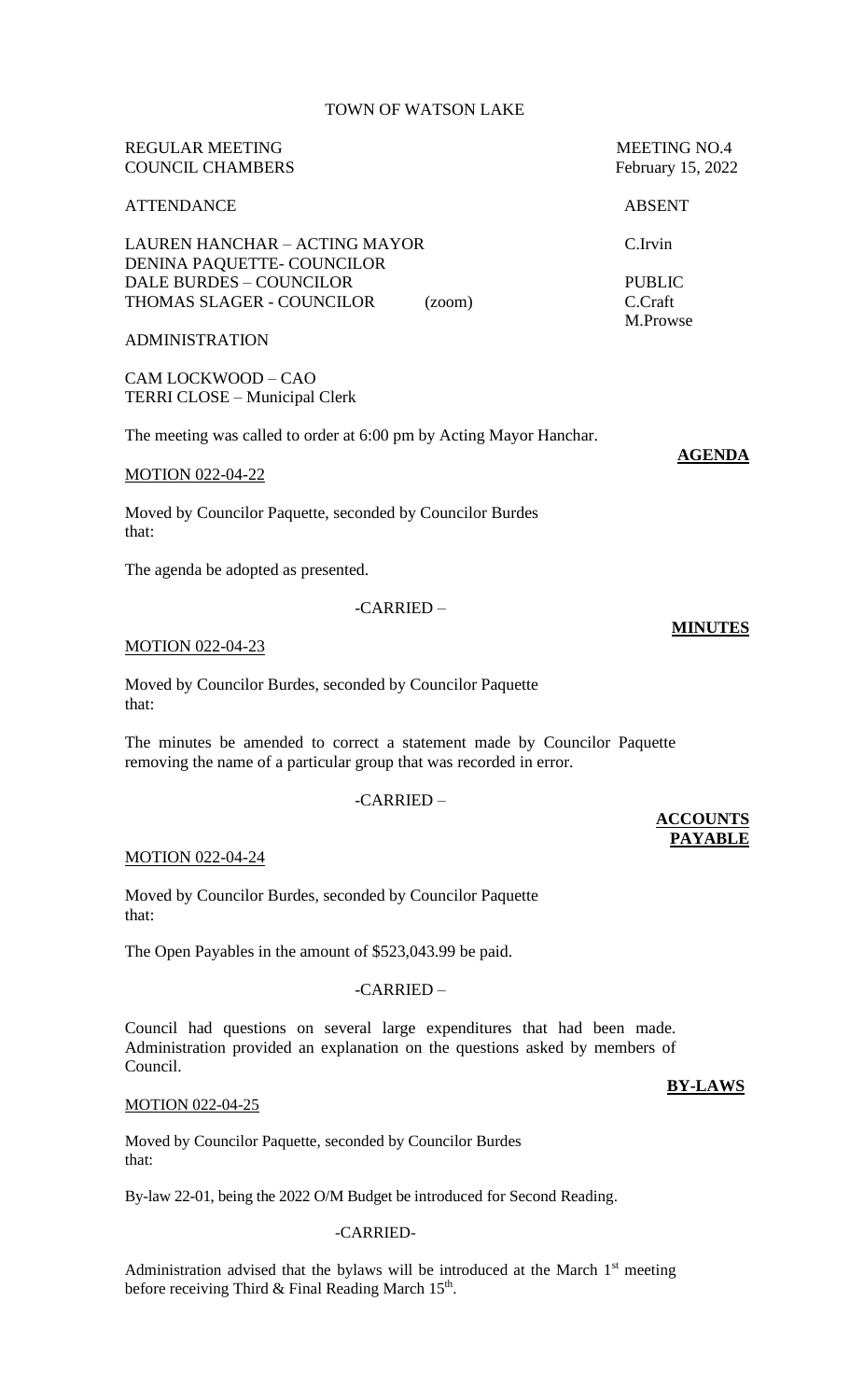### Page 2

Councilor Burdes enquired about the Signpost Forest and requested an update on the status of the property. Administration provided information that the Town of Watson Lake owns the property and that funding avenues are being explored to upgrade the area and provide adequate signage.

#### MOTION 022-04-26

Moved by Councilor Burdes, seconded by Councilor Paquette that:

By-law 22-02, being the 2022 Capital Budget be introduced for Second Reading.

#### -CARRIED-

Acting Mayor Hanchar read out loud bylaw 22-03, the 2022 tax rate bylaw with the proposed increases to the minimum tax rates on vacant land.

#### MOTION 022-04-27

Moved by Councilor Paquette, seconded by Councilor Burdes that:

By-law 22-03, being a bylaw to set the property tax rate for 2022 be introduced for First & Second Reading.

#### -CARRIED-

Abstained: Councilor Slager

Councilor Slager abstained due to concerns over the increase in the minimum tax for vacant properties. He suggested a gradual increase to the rate as opposed to the increase that is being proposed.

## **REPORTS**

#### CAO REPORT

Administration informed Council that the COVID pandemic has affected members of staff resulting in a shortage in various departments.

Administration provided an update on the Municipal Services building. Regular inspections are being done on the mechanical system. Progress is being made moving forward on correcting the problems with the mechanical system. Once the deficiencies are corrected, the Town will be able to take possession of the building.

### **TENDERS**

Council was in receipt of information regarding the purchase of a compact tractor for the Town of Watson Lake. Gas Tax Funding in the amount of \$55,000 was applied for and approved for the purchase. One proposal was submitted to supply the compact tractor from Yukon Kubota.

#### MOTION 022-04-28

Moved by Councilor Paquette, seconded by Councilor Burdes that:

Council approves the recommendation to accept the proposal from Yukon Kubota in the amount of \$54,691.82.

-CARRIED-

# **NEW & UNFINISHED**

Council was in receipt of the minutes from the Recreation Advisory Committee funding session that was held in January,2022.